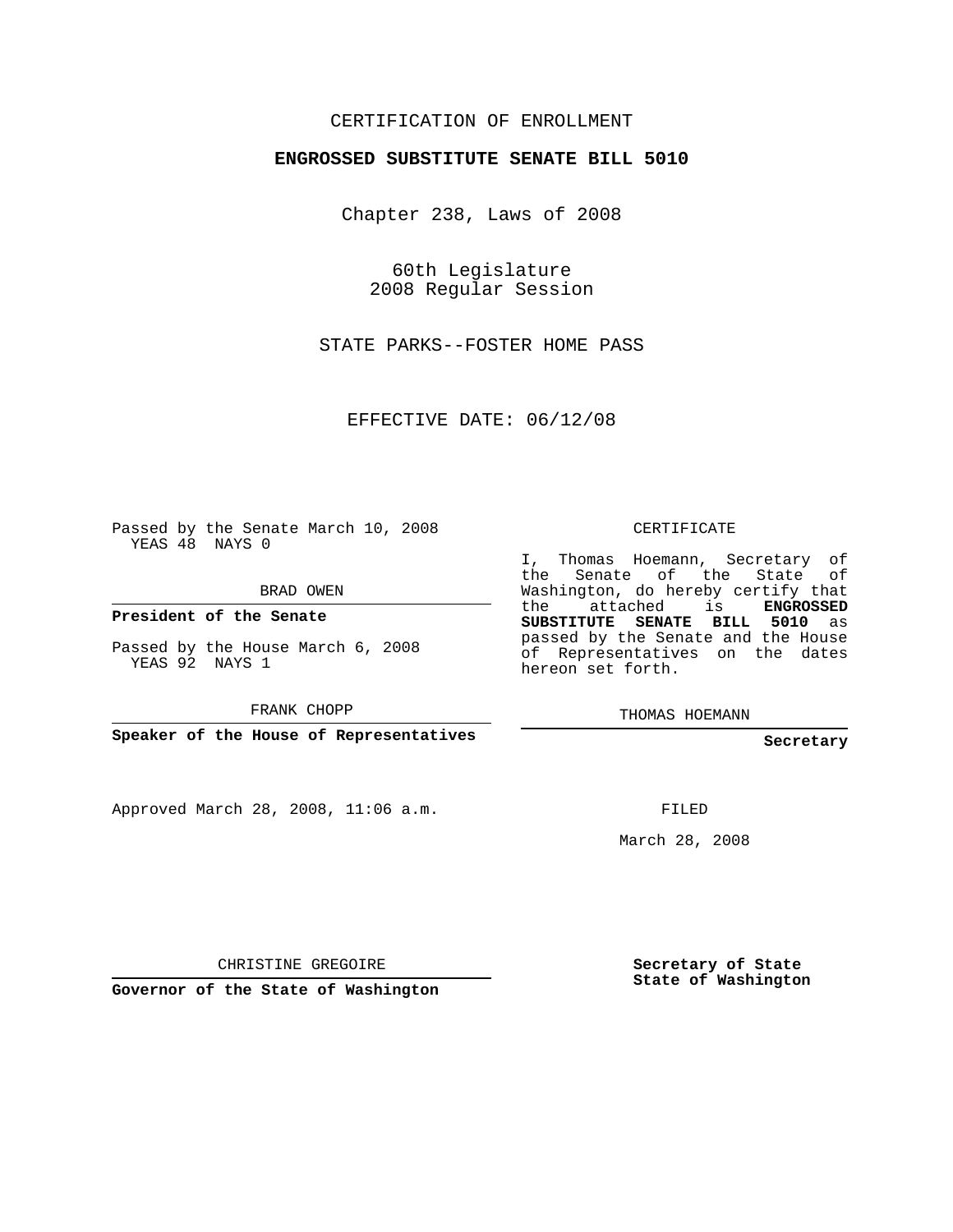## **ENGROSSED SUBSTITUTE SENATE BILL 5010** \_\_\_\_\_\_\_\_\_\_\_\_\_\_\_\_\_\_\_\_\_\_\_\_\_\_\_\_\_\_\_\_\_\_\_\_\_\_\_\_\_\_\_\_\_

\_\_\_\_\_\_\_\_\_\_\_\_\_\_\_\_\_\_\_\_\_\_\_\_\_\_\_\_\_\_\_\_\_\_\_\_\_\_\_\_\_\_\_\_\_

AS AMENDED BY THE HOUSE

Passed Legislature - 2008 Regular Session

#### **State of Washington 60th Legislature 2008 Regular Session**

**By** Senate Committee on Ways & Means (originally sponsored by Senators Honeyford and Hewitt)

READ FIRST TIME 02/28/07.

1 AN ACT Relating to creating a state park foster home pass; amending 2 RCW 79A.05.065; and creating a new section.

3 BE IT ENACTED BY THE LEGISLATURE OF THE STATE OF WASHINGTON:

 4 **Sec. 1.** RCW 79A.05.065 and 2007 c 441 s 1 are each amended to read 5 as follows:

 (1)(a) The commission shall grant to any person who meets the eligibility requirements specified in this section a senior citizen's 8 pass which shall: (i) Entitle such a person, and members of his or her camping unit, to a fifty percent reduction in the campsite rental fee 10 prescribed by the commission( $(\tau)$ ) i and  $(ii)$  entitle such a person to free admission to any state park.

12 (b) The commission shall grant a senior citizen's pass to any 13 person who applies for the ((same)) senior citizen's pass and who meets 14 the following requirements:

15 (i) The person is at least sixty-two years of age; ((<del>and</del>))

16 (ii) The person is a domiciliary of the state of Washington and 17 meets reasonable residency requirements prescribed by the commission; 18 and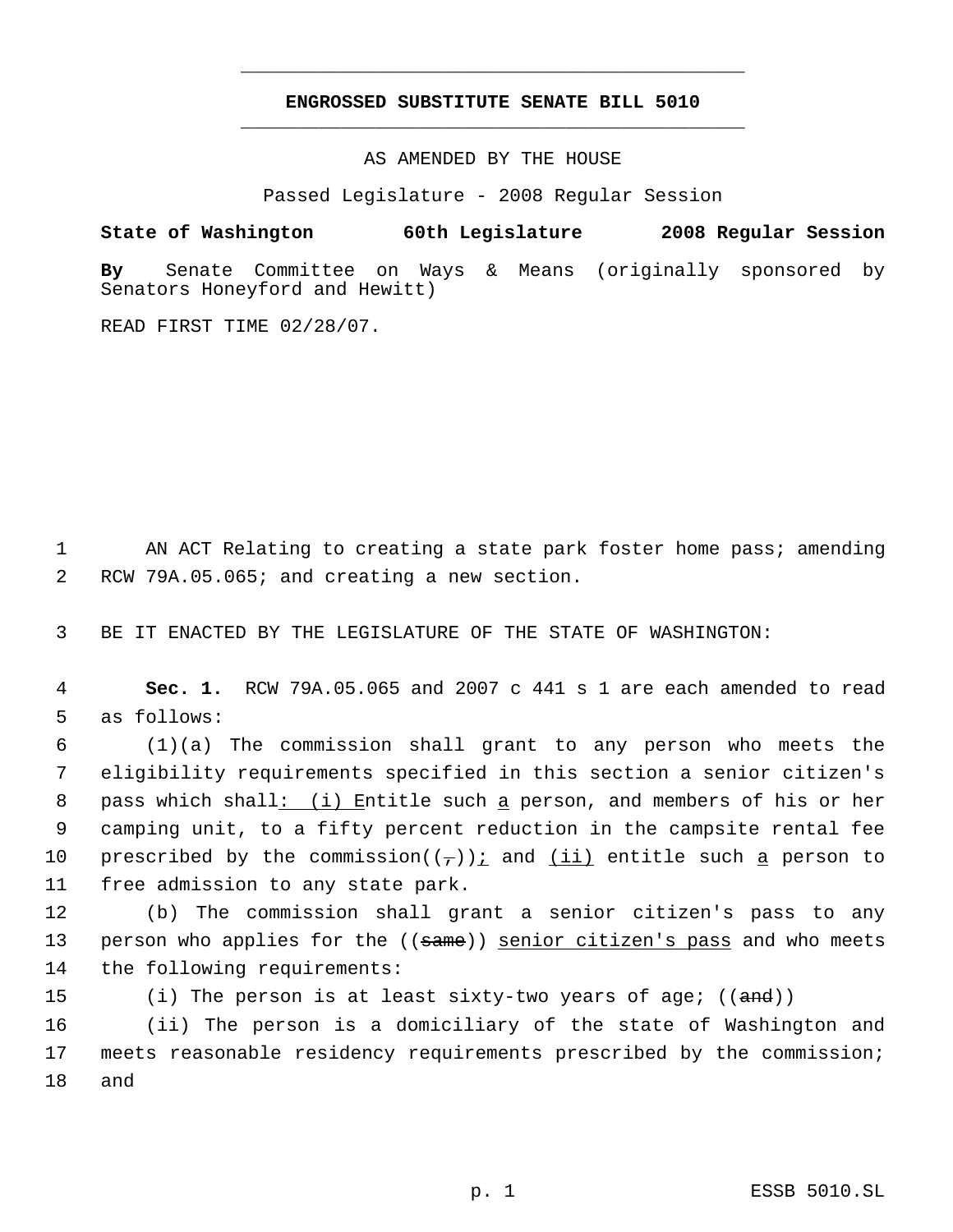(iii) The person and his or her spouse have a combined income 2 ((which)) that would qualify the person for a property tax exemption pursuant to RCW 84.36.381. The financial eligibility requirements of 4 this subsection  $(1)(b)(iii)$  (( $shall$ )) apply regardless of whether the applicant for a senior citizen's pass owns taxable property or has obtained or applied for such property tax exemption.

 (c) Each senior citizen's pass granted pursuant to this section is 8 valid (( $\Rightarrow$ )) as long as the senior citizen meets the requirements of 9 (b)(ii) of this subsection. ((Notwithstanding, any))  $\underline{A}$  senior citizen meeting the eligibility requirements of this section may make a voluntary donation for the upkeep and maintenance of state parks.

 (d) A holder of a senior citizen's pass shall surrender the pass upon request of a commission employee when the employee has reason to believe the holder fails to meet the criteria in (b) of this subsection. The holder shall have the pass returned upon providing 16 proof to the satisfaction of the director ((of the parks and recreation 17 commission)) that the holder ((does)) meets the eligibility criteria for obtaining the senior citizen's pass.

 (2)(a) Any resident of Washington who is disabled as defined by the social security administration and who receives social security benefits for that disability, or any other benefits for that disability from any other governmental or nongovernmental source, or who is entitled to benefits for permanent disability under RCW 71A.10.020(3) due to unemployability full time at the minimum wage, or who is legally blind or profoundly deaf, or who has been issued a card, decal, or special license plate for a permanent disability under RCW 46.16.381 shall be entitled to receive, regardless of age and upon making application therefor, a disability pass at no cost to the holder. The 29 pass shall:  $(i)$  Entitle such a person, and members of his or her camping unit, to a fifty percent reduction in the campsite rental fee 31 prescribed by the commission( $(\tau)$ ) i and  $(ii)$  entitle such a person to free admission to any state park.

 (b) A card, decal, or special license plate issued for a permanent disability under RCW 46.16.381 may serve as a pass for the holder to entitle that person and members of the person's camping unit to a fifty percent reduction in the campsite rental fee prescribed by the commission, and to allow the holder free admission to state parks.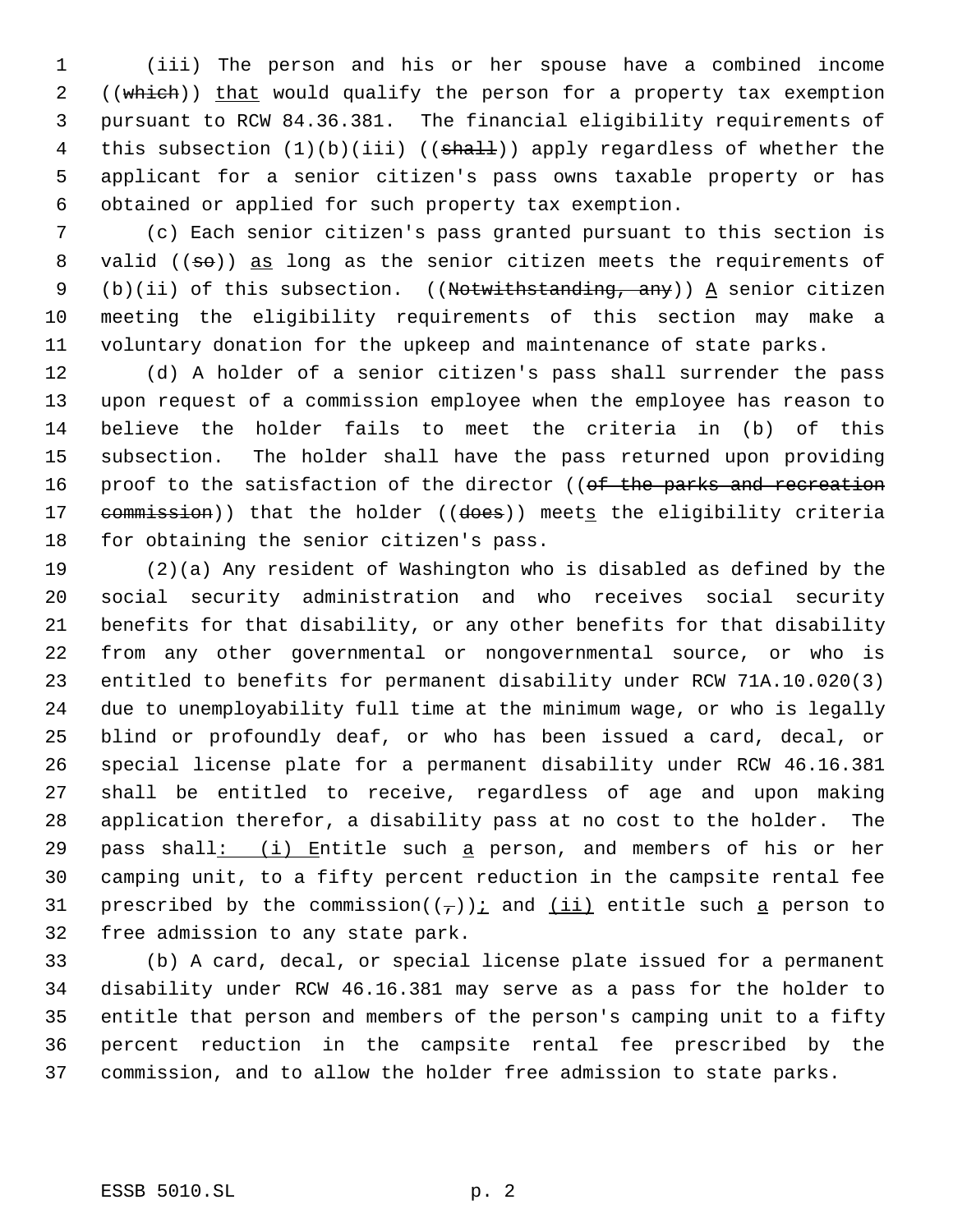(3) Any resident of Washington who is a veteran and has a service- connected disability of at least thirty percent shall be entitled to receive a lifetime veteran's disability pass at no cost to the holder. 4 The pass shall: (a) Entitle such a person, and members of his or her camping unit, to free use of any campsite within any state park; (b) 6 entitle such  $a$  person to free admission to any state park; and (c) entitle such a person to an exemption from any reservation fees.

 (4)(a) Any Washington state resident who provides out-of-home care to a child, as either a licensed foster-family home or a person related to the child, is entitled to a foster home pass.

 (b) An applicant for a foster home pass must request a pass in the manner required by the commission. Upon receipt of a properly 13 submitted request, the commission shall verify with the department of social and health services that the applicant qualifies under (a) of 15 this subsection. Once issued, a foster home pass is valid for the 16 period, which may not be less than one year, designated by the commission.

 (c) When accompanied by a child receiving out-of-home care from the pass holder, a foster home pass: (i) Entitles such a person, and members of his or her camping unit, to free use of any campsite within any state park; and (ii) entitles such a person to free admission to any state park.

(d) For the purposes of this subsection (4):

 (i) "Out-of-home care" means placement in a foster-family home or with a person related to the child under the authority of chapter 13.32A, 13.34, or 74.13 RCW;

 (ii) "Foster-family home" has the same meaning as defined in RCW 74.15.020; and

 (iii) "Person related to the child" means those persons referred to in RCW 74.15.020(2)(a) (i) through (vi).

31 (5) All passes issued pursuant to this section ((shall be)) are valid at all parks any time during the year. However, the pass 33 (( $shall$ )) is not (( $be$ )) valid for admission to concessionaire operated facilities.

 ( $(\overline{5})$ ) (6) The commission shall negotiate payment and costs, to allow holders of a foster home pass free access and usage of park campsites, with the following nonoperated, nonstate-owned parks: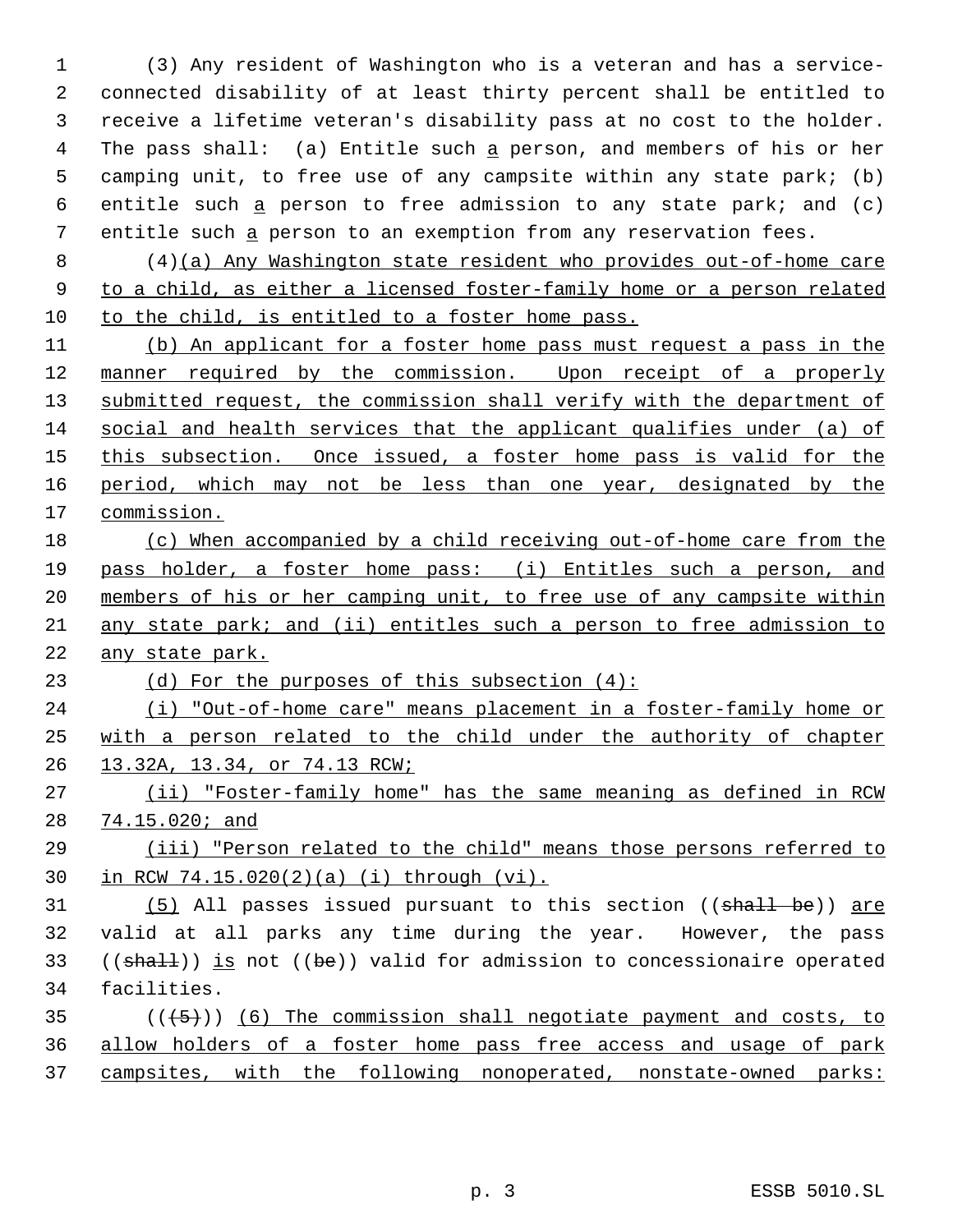Central Ferry, Chief Timothy, Crow Butte, and Lyons Ferry. The commission shall seek state general fund reimbursement on a biennial basis. (7) The commission may deny or revoke any Washington state park pass issued under this section for cause, including but not limited to

the following:

(a) Residency outside the state of Washington;

 (b) Violation of laws or state park rules resulting in eviction from a state park;

 (c) Intimidating, obstructing, or assaulting a park employee or park volunteer who is engaged in the performance of official duties;

12 (d) Fraudulent use of a pass;

 (e) Providing false information or documentation in the application for a state parks pass;

 (f) Refusing to display or show the pass to park employees when requested; or

 (g) Failing to provide current eligibility information upon request by the agency or when eligibility ceases or changes.

19  $((+6))$   $(8)$  This section shall not affect or otherwise impair the power of the commission to continue or discontinue any other programs it has adopted for senior citizens.

22  $((+7))$  (9) The commission may engage in a mutually agreed upon reciprocal or discounted program for all or specific pass programs with other outdoor recreation agencies.

 $((+8))$   $(10)$  The commission shall adopt  $(($such")$  those rules as it finds appropriate for the administration of this section. Among other 27 things, ((such)) the rules shall prescribe a definition of "camping unit" which will authorize a reasonable number of persons traveling 29 with the person having a pass to stay at the campsite rented by such  $\underline{a}$  person, a minimum Washington residency requirement for applicants for a senior citizen's pass, and an application form to be completed by applicants for a senior citizen's pass.

 NEW SECTION. **Sec. 2.** If specific funding for the purposes of this act, referencing this act by bill or chapter number, is not provided by June 30, 2008, in the omnibus appropriations act, this act is null and